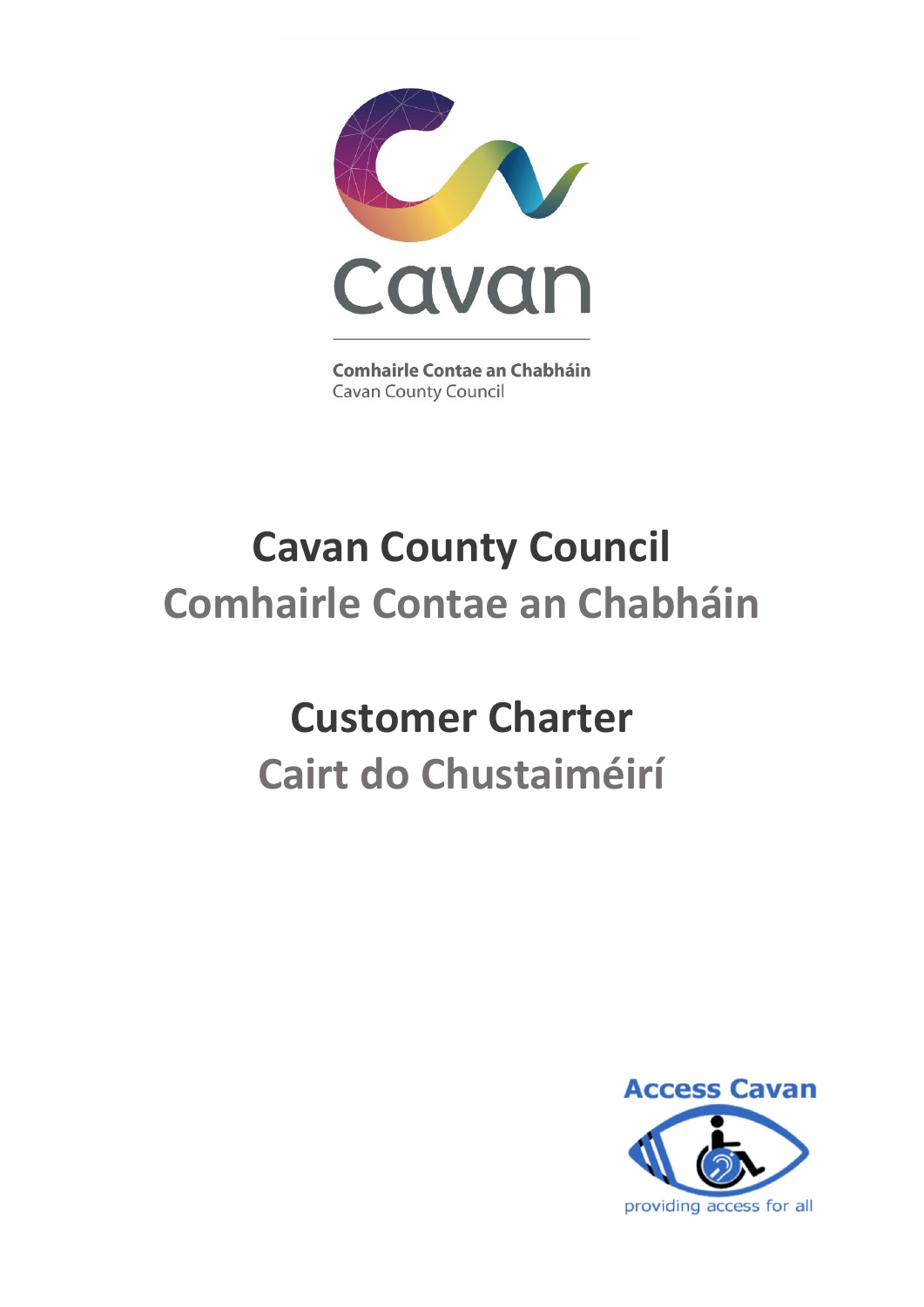### **Our Commitment to You**

Cavan County Council aims to provide you with a prompt and professional service. We aim to achieve this by:

- Giving you the best possible service and providing helpful advice
- Treating everyone properly, fairly, impartially and courteously
- Giving you the name of the section when you have telephoned
- Responding to your questions immediately. If this is not possible we promise to take your details and tell you when you can expect to hear from us again.

# **Visiting Our Offices**

Cavan County Council's Customer Service Desk is located in Cavan Town at the following address:

• Cavan County Council, Customer Service Desk, Ground Floor, Johnston Central Library Building, Farnham Street, Cavan, H12 A3T1. Phone number: 049 4378300 Email: [info@cavancoco.ie](mailto:info@cavancoco.ie) / [eolas@cavancoco.ie](mailto:eolas@cavancoco.ie)

Cavan County Council also has three Municipal District Offices, located as follows:

• Cavan Belturbet Municipal District Office, Church Street, Ballyconnell, Co Cavan, H14 N471. Phone number: 049 9526121 Email: [info@cavancoco.ie](mailto:info@cavancoco.ie) / [eolas@cavancoco.ie](mailto:eolas@cavancoco.ie)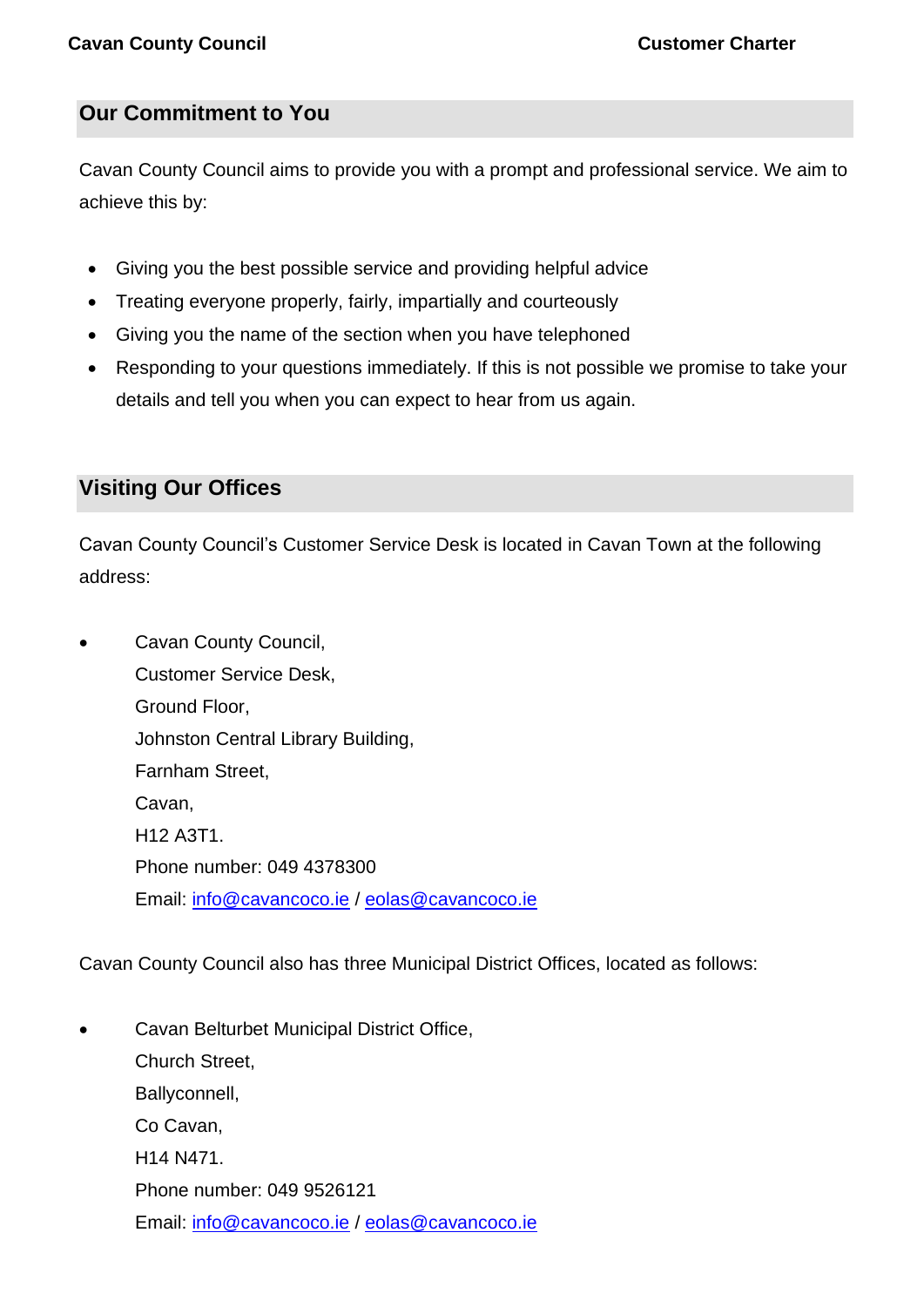- Bailieborough Cootehill Municipal District Office, The Court House, Market Street, Cootehill, Co Cavan, H16 CX45. Phone number: 049 4378490 Email: [info@cavancoco.ie](mailto:info@cavancoco.ie) / [eolas@cavancoco.ie](mailto:eolas@cavancoco.ie)
	- Ballyjamesduff Municipal District Office, The Court House, Main Street, Virginia, Co Cavan, A82 F8C8.

Phone number: 049 8547013 Email: [info@cavancoco.ie](mailto:info@cavancoco.ie) / [eolas@cavancoco.ie](mailto:eolas@cavancoco.ie)

If you call to any of our offices we will aim to:

- Keep waiting times to a minimum. If no appointment has been made prior to your visit, the person you wish to speak to may not always be available, in this instance, someone else will try and assist you. If no-one else can provide you with the information you need your details will be recorded and the relevant person will contact you as soon as possible.
- Deal with you politely and fairly and aim to provide a private meeting room to discuss your query
- Aim to answer your questions fully or provide you with the information you require
- Ensure that every effort is made to provide access to our offices for people with disabilities and where this is not possible, to arrange to meet at an accessible location.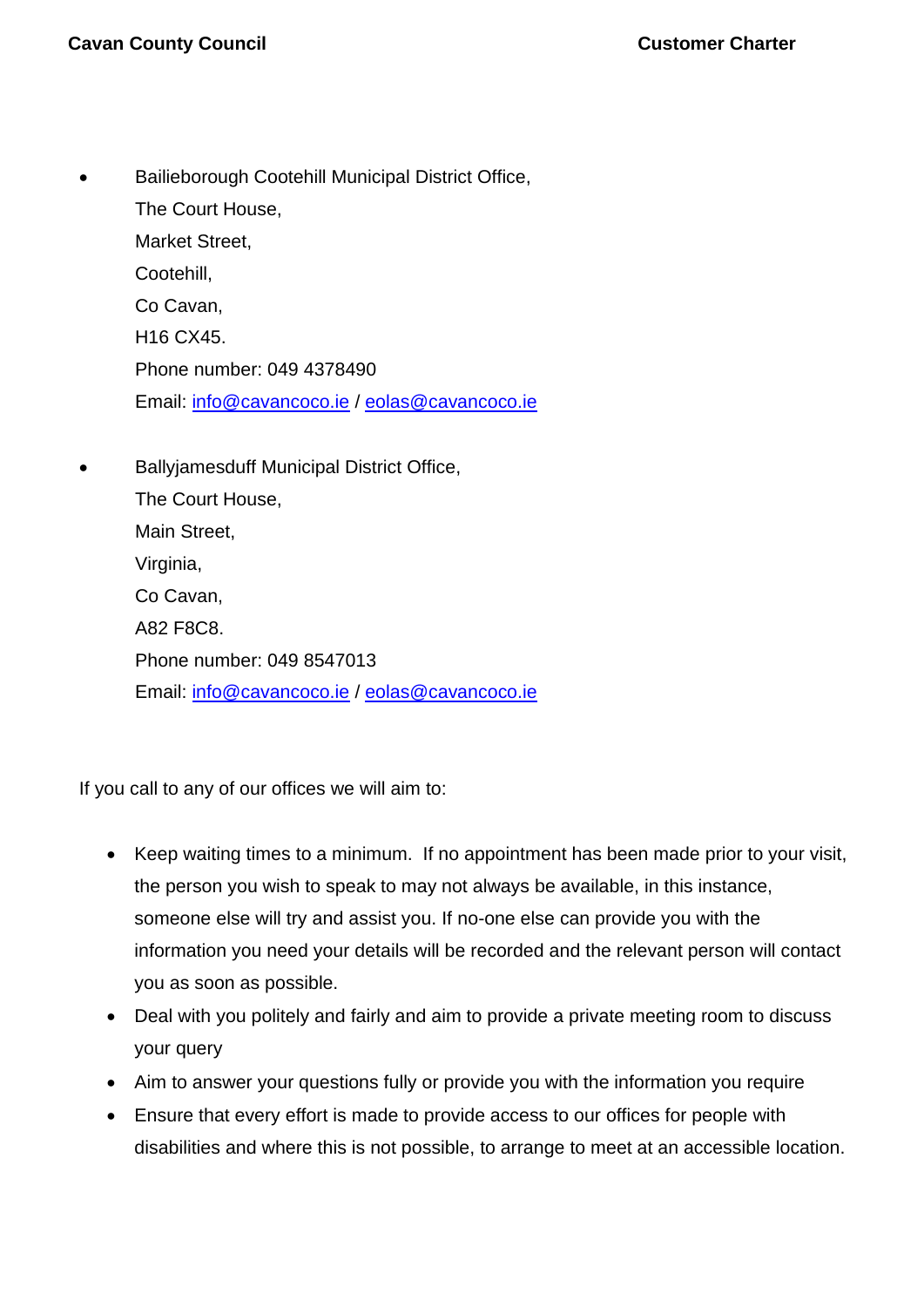# **Seirbhís Trí Ghaeilge/Teangacha Eile**

- Más mian leat labhairt le duine éigin í nGaeilge, déanfaimid Iarracht a dhéanamh sochrú a dhéanamh duine éigin labhairt leat í nGaeilge.
- Más rud é nach féidir linn sochrú a dhéanamh duine éigin labhairt leat í nGaeilge, láithreach, breacfaimid síos do shonraí/sonraí, agus déanfaimid iarracht duine éigin a labhraionn Gaeilge teangmháil a dhéanamh leat.

### **Customer Conduct Code**

#### **What we expect from you**

Cavan County Council aims to provide a high quality of service, in a safe and secure environment. Our Customer Conduct Code has been established for members of the public who avail of the facilities and services provided by Cavan County Council. In order to achieve this, we ask our customers to note that the following behaviour will not be accepted:

- Behaviour which is disruptive and interferes with the use of the Council's facilities by others.
- Harassment of staff or members of the public by use of offensive or inappropriate language.
- Use of violence or threat of violence towards staff and/or members of the public.
- Malicious damage to and/or theft of Cavan Council Council's property
- The use of alcohol and illicit drugs while using Cavan County Council's premises.
- Personal property being left unattended while using Cavan County Council's facilities.
- Smoking within Cavan County Council's premises is prohibited.
- Using mobile phones while transacting Council business.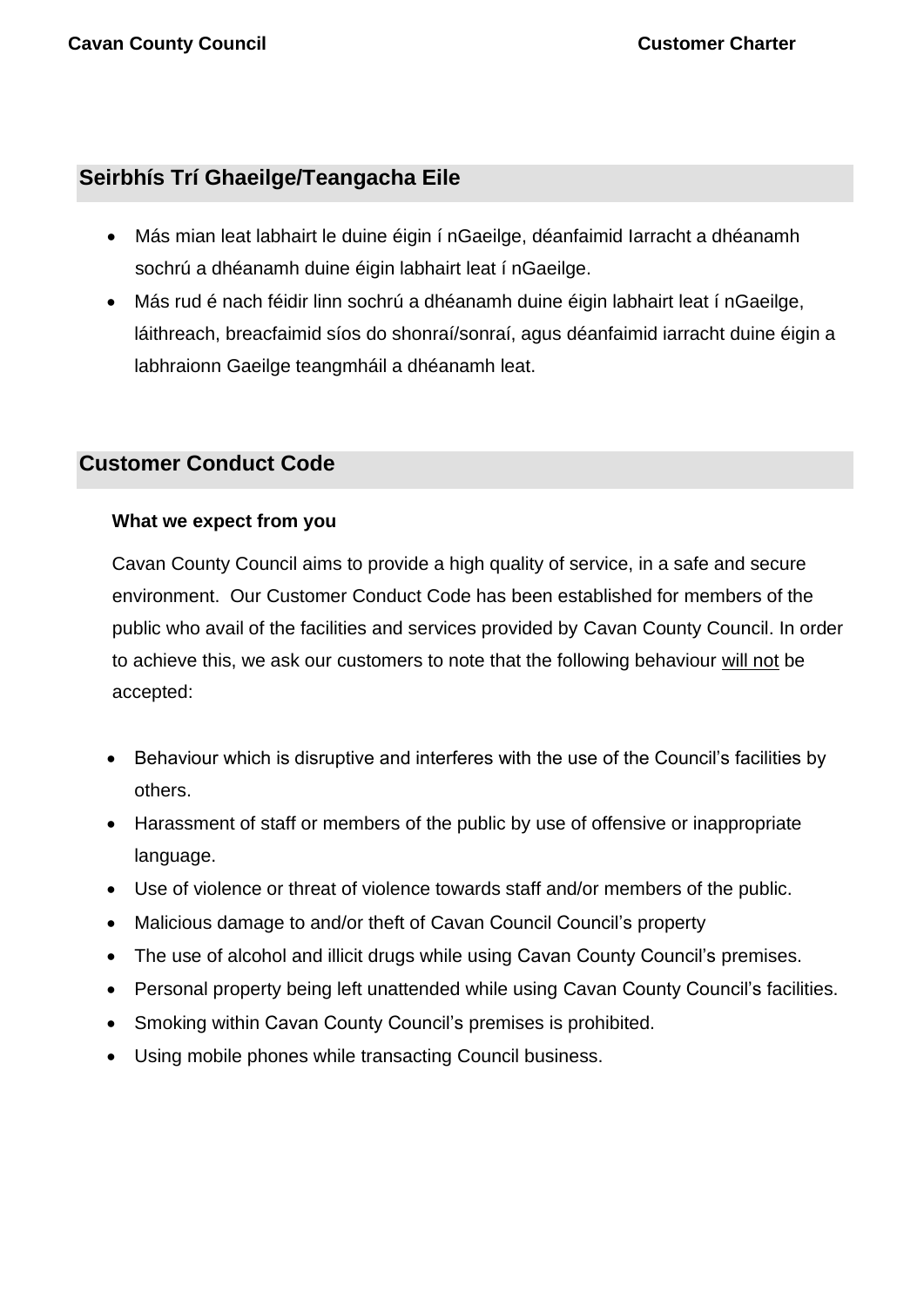## **Your opinion of our service to you**

Cavan County Council is committed to providing you with an effective service through a process of ongoing evaluation. You can help by:

- Completing a Customer Service Query Form, available at all county council offices or at [www.cavancoco.ie](https://www.cavancoco.ie/customer-service.htm)
- Writing to Cavan County Council with your comments about our service or how we have provided that service to you – our postal address is:

Cavan County Council **Courthouse** Farnham Street Cavan H12 R6V2

• E-mail your comments to our Customer Relations Officer at cro@cavancoco.ie

A copy of our Customer Charter is available at Reception upon request.